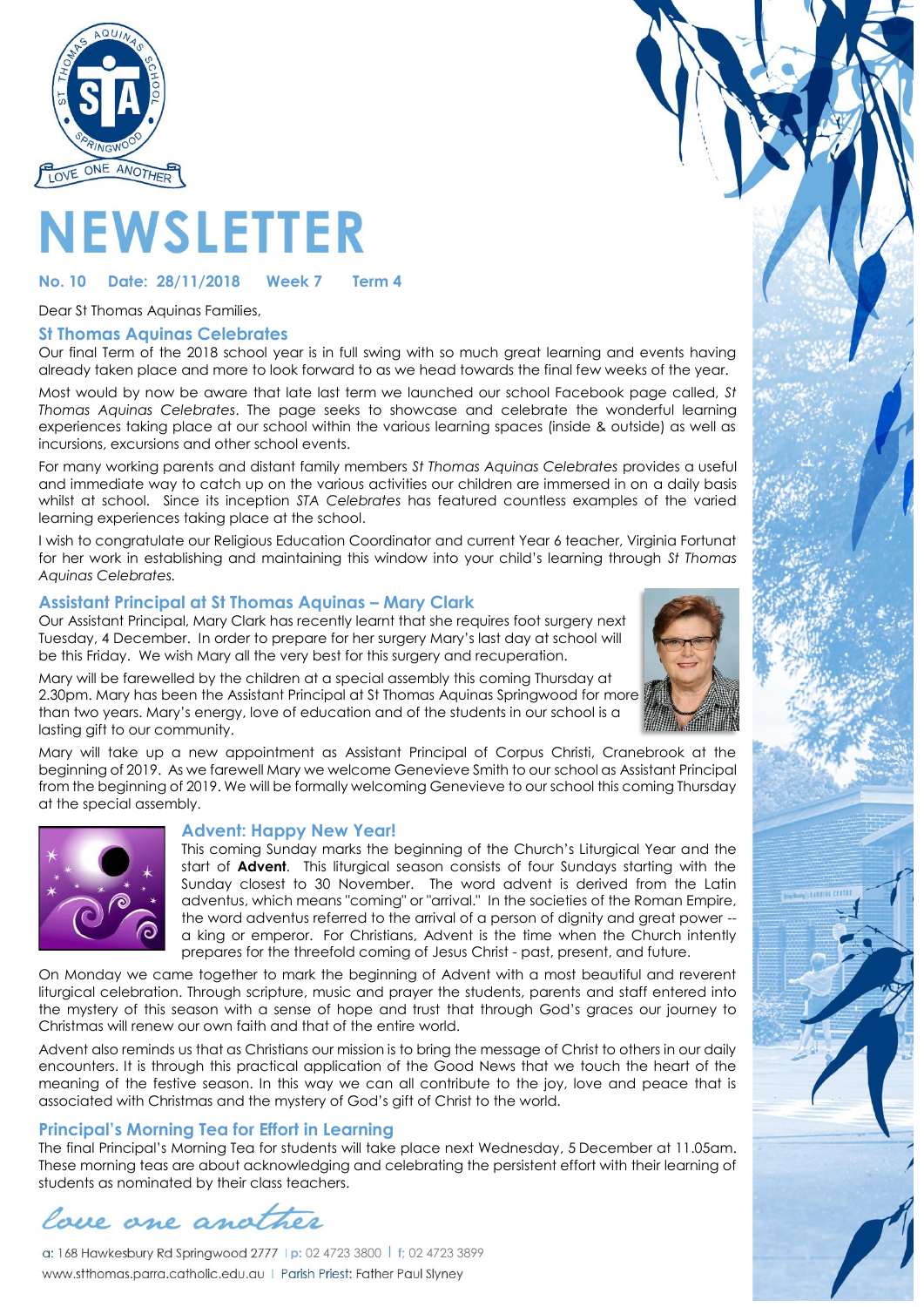# **Kindergarten 2019 Orientation Visits**

Over the past fortnight, we have hosted children and families of our Kindergarten intake for 2019. During their time at school the children have been able to meet staff and other children as well as engage in a number of activities in preparation for next year. Whilst the children are occupied with all that, their parents and carers will have the opportunity to connect with each other. The final visit will take place this Thursday.



## **Sunday Parish Masses for Families**

During the month of November an invitation was extended to all school families to attend 9.45am Sunday Mass. The Masses took place for Kindergarten to Grade 4 on the second Sunday of the month and for Grades 5 and 6 last Sunday (Fourth Sunday). Our sincere gratitude to the many families who attended these masses. Thank you also to Father Flor for his hospitality and student-centred homilies.

# **Animals on the School Site**

To ensure the safety of students animals such as family pets are not brought onto the school site. Animals can only be brought onto the site for educational purposes with the prior written approval of the Principal. Families are asked not to bring pets on to the school site at any time.

# **Student Voice – Student Representative Council**

The Student Representative Council is currently comprised of students in Years 5 and 6. The SRC comprises 9 students from Year 6 and 3 students from Year 5. These representatives are nominated and then elected by their peers.

The SRC is responsible for various aspects of school life such as assemblies, greeting visitors, promoting and modelling social skills and representing the student body at community events e.g. ANZAC Day. Their opinions are sought about certain issues, and initiatives by the SRC are encouraged.

In the past the election process for the SRC has occurred during Term 1. This year we are trialling a new process where our current Year 5 students will be discerning the SRC representatives this term for 2019. The reason for this change is threefold:

- 1. It allows our 2018 representatives to mentor the 2019 SRC over the next few weeks and orientate them to their role.
- 2. The election of the SRC this year means that we will commence the year with the majority of representatives already in place.
- 3. Electing representatives this year allows our SRC to take part in a planned leadership forum. This will provide our school leaders with further skills and knowledge to carry out their role successfully.

The election of the 2019 Year 5 representatives will take place at the beginning of 2019 as has occurred in the past.

# **Camp Quality – Supporting Students and Families Living with Cancer**

Our school will be hosting the Camp Quality Puppets on Wednesday 5 December at:

- 10.00am 11.00am for Grades 3, 4, 5 & 6
- 11.40am 12.10pm for Grades Kindergarten, 1 & 2

The program seeks to help students and teachers to learn how to create a supportive school community for

children with cancer, whether they are living with the condition themselves or have a family member living with cancer.

The visit consists of a live puppetry performance focusing on cancer education as well as the themes of optimism, friendship and tolerance. **Parents are most welcome to attend the shows, which will take place in our school hall.**

We are most grateful to the Camp Quality organisation for their ongoing work in supporting children and families during a challenging period in their lives. For more information go to:<https://www.campquality.org.au/>

Until next time,

ARosato Sergio Rosato Principal

**Socktober/Funtober Day**

#### **School Office Temporary Relocation**

For the duration of Term 4 the school office will be in the demountable building located beyond the COLA and basketball court overlooking the playing fields whilst the main admin building is undergoing renovations. Please follow directional signage. We apologise for the inconvenience.



Earlier this term the students participated in our Socktober Day raising funds for Catholic Mission. The fun and varied activities kept everyone entertained throughout the day. The students raised a wonderful \$786.45. Thank you to all our families for your generous contribution to this worthwhile cause.

# **Rugby League - Greg Alexander and Royce Simmons Shield**

St Thomas Aquinas Primary School participated in the Rugby League Gala Day - Greg Alexander and Royce Simmons Shield on Wednesday 24 October at St Marys. All six of the STA teams demonstrated excellent sportsmanship, playing tough football with excellent skills on the day. Two teams finished undefeated and won their respective pools. Congratulations to all students who attended the day and thank you to Ms MacKenzie and Mr Chenoweth for training and coaching the school teams.



# **2018 STA Christmas Concert –** *All I Want for Christmas is Rain*

On **Wednesday 12 December** at the **new time of 6.00pm (children arrive by 5.45pm)**, we will be holding our 2018 Christmas Concert. This year there will be an Aussie theme to fit in with our common prayer for life-giving rain to end the drought affecting much of the country. Students are asked to come dressed in costume as per the following list:

**Year 1** – Christmas Elves (red/green) **Year 4 –** Kings (wisemen/women) **Year 6 –** Mary and Joseph **Year 2** – Australian Native Animals

**Kindergarten –** Angels **Year 3** – Farmers **Year 5 –** White Tops & Blue Jeans

All parents and families are very welcome to join us for this celebration. Please remember to bring a folding chair. We also ask that you have dinner either before or after the concert. **Please arrive at 5.45pm so that students will have time to take their place with their class and be ready to start at 6.00pm.** *We look forward to seeing you there!*



love one another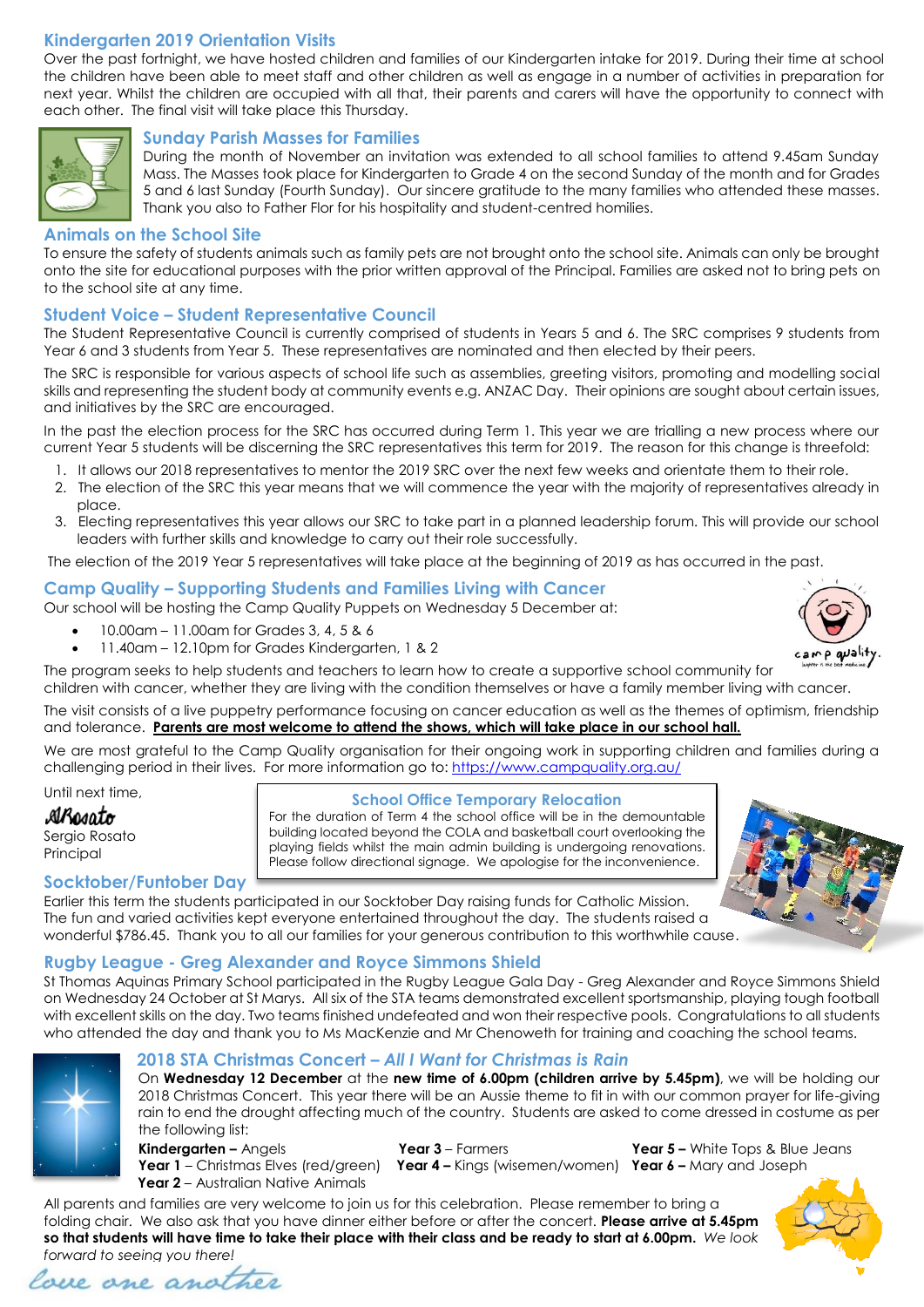# **Student Awards**

*Congratulations* to the following students, who received Merit Awards at the School Assemblies listed below. Well done on your efforts everyone – keep up the good work!

- 
- **Week 3** Ryan Andrews Ziggy Green Angela Lin Busie Reynolds Ethan Baddock Ruby Hammond Lexie Mackay Noah Simmons Gemma Boersma Thomas Harris Analise Mafi Lachlan Steadman Emilia Buhs Good Holmes Mollie Malone Gustin Sykes Caleb Byrnes Mikaela Horner Ashton McLeod Eve Talbot Alannah Collins Emily Jones Harrison Newport Sophia Veira Mia Cooper Harvey Jones Gabriella Owen Aiden Wade-Ferrell Cameron Dempsey Alexander Kerkham Dmitry Pochukaev Jack Walker Leah Garvan Hugo Koutsonikolis Annabelle Priest Hayden Willingham Blake Gough Thomas Larkin Charlotte Priest Abigale Wilson Michael Graham Taj Leathers James Rafter Sarah Wydmuch
- **Week 4** Annalise Blattman Declan Garvan Alana Mathew Jack Reynolds Chloe Blattman Harry Ghata Poppy Milroy Casey Ryan Asher Bogg Ben Giannakis Liam Murphy Darcy Ryan Riley Carpenter Sophie Gough Matthew O'Brien Amelia Steadman Max Carroll Lila Hagelburg Olivia O'Brien Ruby Steward Imogen Carvasiglia Charles Hicks Isaac Osinga-Minter Ryan Sykes Zoe Cini Emily Jones Jake Ramires Delilah Valle Audrey Davis Oscar Kirton Ari-Kai Rawlings Adele Wade-Ferrell Stella Dean Jessica Mace Charlie Reid Mia Wade-Ferrell Sienna Evans Maddison Machon Isaac Reid Lachlan Waters Joseph Fitzpatrick Preston Mamo

**Week 5** Annika Adorini Eleanor Fortunat Abigail Krishna Abby Richards Larissa An U Levi Friedland-Jaccoud Matthew Kwiedor Mia Rodemark Paul Anderson Arabella Fuge Jack Leahey Layla Sawyer Sienna Ascencio dack Fuge Seth Loughton Adam Springett Willow Barker Milliam Ghata Arlo Luchetti Benji Synnott Jonathan Bradshaw Brendan Golby Benjamin Mathew Millie Ticehurst Emily Burke Arwen Gordon Ryan May Oliver Toth Ruby Butler Emilia Gosling Lachlan McAlpine Frankie Turner Alyssa Cantwell Kate Harrison Kate McIlveen Tristan Wade-Ferrell Dylan Cantwell Mariella Hill Samuel Moore Lachlan Williamson Max Carroll Peter Hogan Elizabeth Mulhall Heidi Willingham Annabelle Clark Payten Holmes Harrison Newport Daniel Woods Ashton Cooper Erin Kenn Aidan O'Brien Lola Wyld Mark D'Alessio Joseph Kitching Rory Phelan

**Week 6** Oliver Ashtyn-Smith Ashton Davies Masie Lamont Cherinda Rawlings Ryder Astle **Dominique Dewhurst** Annalise Lia Sahara Rodemark Edith Banks Luke Doorey Patricia Lia Mackenzie Seymour Jordan Banks Summer Faulkner Alex Lopez Noah Simmons Gemma Boersma Ezra Forsyth Finn McCaffery Hugo Strickland Lillian Borg Summah Galea Ella Mecham Janaya Teuma Samantha Bourke Chloe Galluzzi Ava Murphy Bella Ticehurst Thomas Brosnan Ben Gomez Matilda Nassif Lucas Tom Lucy Brown Luke Harrison Thomas Neil William Valentini Luca Burchall Ronan Hurley Milly Okladnikov Lachlan Waters Isabella Cantrell Erin Hutchinson Elyse Peat James Watson Thomas Chapple Evelyn Iles Abigail Power Hayden Willingham Amelia Crouch Jessica Kennedy Bailey Rawding Angus Young

Grace Costigan Ava Huxley Will Peake

Makayla Crouch Jamelia Kodsy

**Week 2** Harley Baker William Crighton Charlotte Kennedy Nicolas Peat Violet Baker Finn Cullinane Haydn Keogh Orion Pick Jemima Barnham Matilda Debien Edward Kerrison Cameron Purcell Lillian Boncales Kyle Delfsma Joseph Kitching Sophie Rayner Cooper Brown Madeleine Devitt Kiahna Koutsonikolis Natasha Springett Ryan Butler-Whitmore Baxter Ellem Ruby Lister Ava Tallon Mackenzie Carey Noah Francia Nicholas Lucre-Ivancic Spencer Thomas Marlowe Carey Lani Gleeson Summer Mamo Tyson Verriere Elliot Chapman Zachary Gonzalez Gabriella Owen Rhys Walton Lucy Chapman Charlotte Harrison Jacob Palmer Lola Whitsun-Jones Tyler Chapple Noah Hicks Bethany Paul Zachary Zalan-Pipe

Lachlan Brown Audrey Godsell Sunnee Murtikos Samantha Schroeder

# **Student Banking - Finishing for 2018**

Parents please note, the last day for student banking will be **Tuesday 4 December**. Dollarmite rewards will not be processed after the 30 November. However, all remaining tokens will be carried over to 2019.